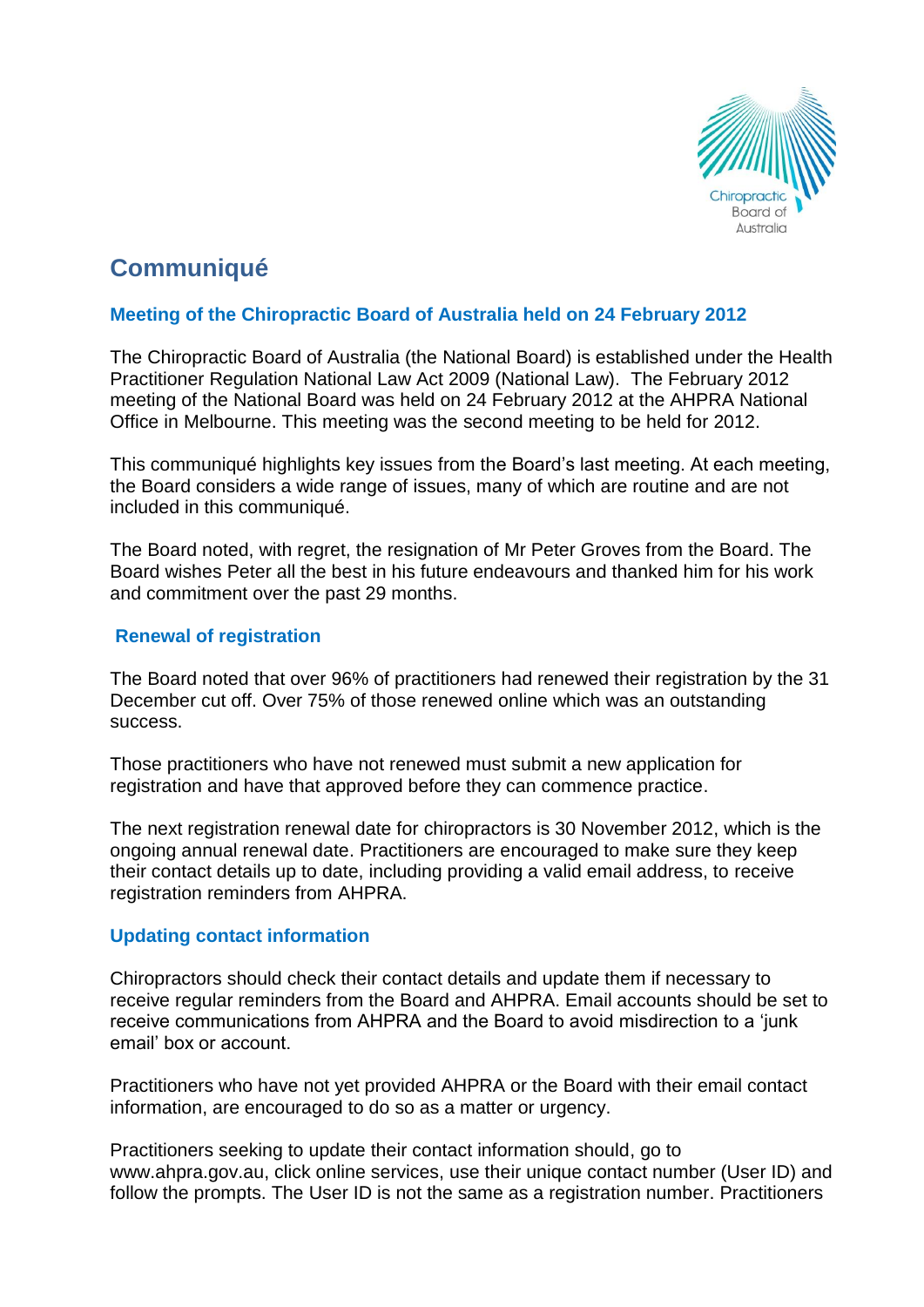who do not have a User ID should complete an online enquiry form, selecting 'User ID' as the category of enquiry or by calling 1300 419 495.

## **Registration Data**

Now that the renewal process is complete, accurate national data is available about registered Chiropractors in Australia.

As an overview, there are 4,287 registered Chiropractors in Australia, most of which are located in NSW and Victoria. Just under 65% or chiropractors are male and just over 35% are female. Most practitioners (around 33%) are aged between 31 and 40 years of age.

A more detailed analysis of registration data will be posted on the Board's website in coming weeks.

#### **Publications**

The Board hopes to release a number of fact sheets over the next few weeks, including:

- *Who needs to be registered?*
- *Becoming a registered Chiropractor?*
- *What is expected of a Chiropractor?*

The Board is also working on guidelines in relation to record keeping and the use of social media. The Board anticipates commencing consultation on these documents in the coming weeks.

The Board's second newsletter will also be published in the coming weeks**.**

#### **Workplan**

The Board has almost finalised its workplan for 2012. Reviews of the Board's registration standards is set down for later this year, and members of the profession and the public are welcome to make submissions as part of that process.

Advice about such reviews and the opportunities to make submissions will be posted on the Board's website under the *Consultations* tab at the appropriate time.

## **Code of Conduct Review**

The Board will shortly commence the stakeholder and public consultation phases of their review of the *Code of Conduct*. As part of this, a forum will be held towards the end of April (by invitation) for key stakeholders to discuss the revised code. It is hoped that the final version of the document will be released sometime after midyear.

#### **Registration applications now open for four more professions**

Registration applications are now open for practitioners in the four professions joining the National Registration and Accreditation Scheme (the National Scheme) in July.